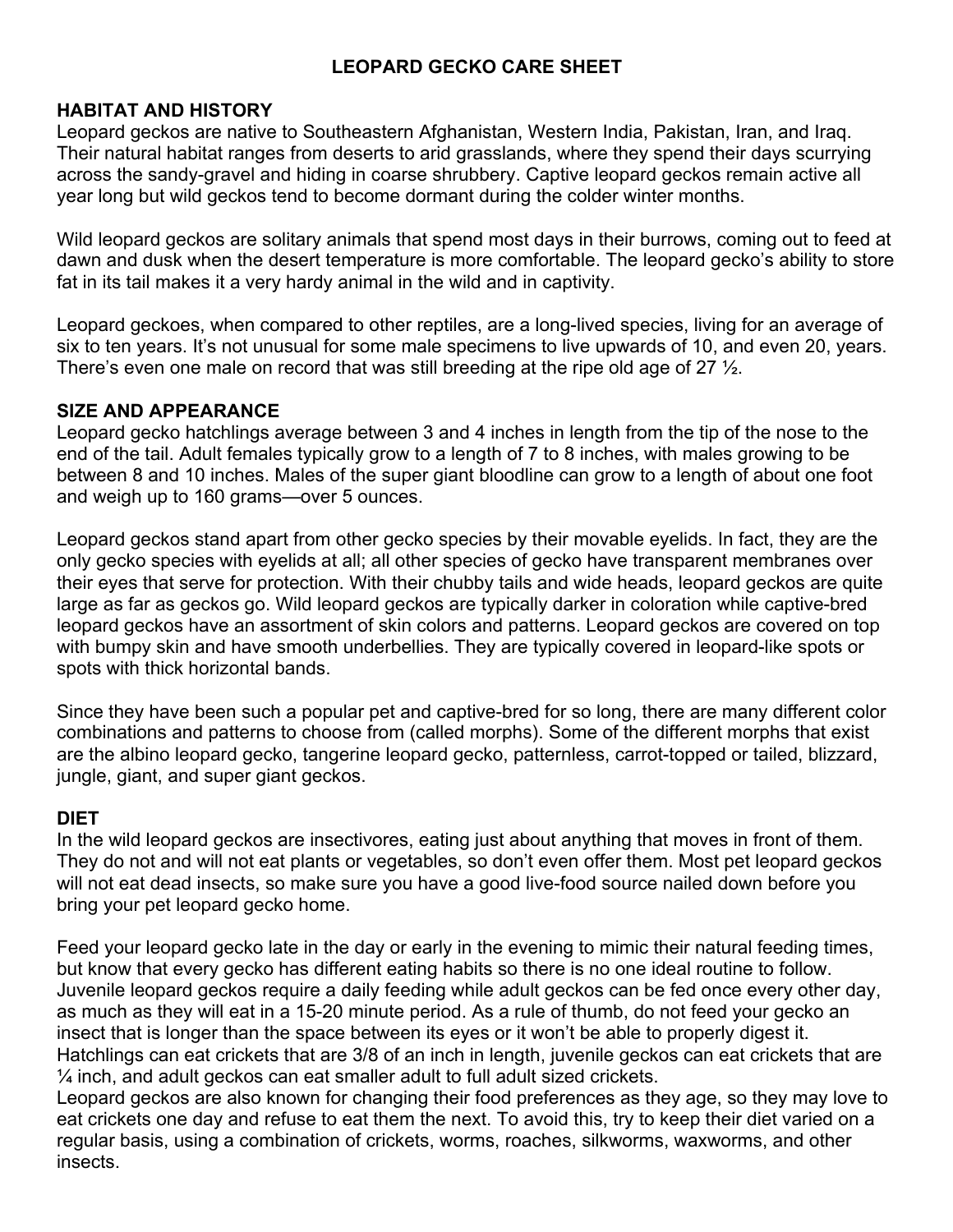Do not feed your gecko any type of insect that glows; the chemical that makes glowing insects light up also makes them highly toxic to geckos. Also, never feed your gecko any bugs that you catch yourself. Wild insects carry parasites and can also contain trace amounts of pesticides. Always source your gecko's live food from a reputable pet store or breed the insects yourself. Always make sure that the crickets you will be feeding to your gecko have been fed properly, whether at the pet store or in your house. If the crickets are not healthy or well fed, they will not be a good source of nutrition for your gecko. This is called "gut-loading," which means that nutritious foods are fed to the prey animal—in this case, the crickets—in order to pass those nutrients onto the animal that is eating it. Also, all crickets should be dusted with a calcium supplement prior to feeding them to your gecko.

# **HEALTH**

Captive born leopard geckos do not carry diseases that can be transmitted to humans, and since they come from a dry environment they also do not carry salmonella. However, there are a few diseases and medical conditions that your pet leopard gecko may experience. The following is a short summary of leopard gecko diseases and disorders.

#### **Nutritional & Metabolic Disorders**

Metabolic bone disease (MBD) is an extremely serious and oftentimes-fatal disease caused by a lack of calcium and vitamin D3. These are both important for proper bone formation and calcification of eggs. Geckos suffering from MBD will experience weakness, deformities in the limbs and spine, bones that become spongy, tremors or twitching, and a lack of appetite. Recovery is possible if caught early and with appropriate veterinary care.

Infectious Diseases and Parasites

Gastroenteritis is caused by a bacterial or protozoan infection and can lead to symptoms like watery diarrhea and/or bloody stool. Other symptoms include a skinny tail, weight loss, and masses of undigested cricket. Gastroenteritis is very contagious so if you suspect your gecko has it, visit your vet immediately. If left untreated, leopard geckos can die of Gastroenteritis.

Sand impactions may occasionally occur if the gecko eats the sand or substrate that it lives on. For that reason, most veterinarians do not routinely recommend sand bedding.

#### **Shedding Complications**

Dysecdysis is a condition where the gecko has trouble shedding its skin. This can be due to poor nutrition, poor health, and a lack of humidity and moisture. Skin that has shed incompletely will look like dry, patchy areas on the animal's head, limbs, eyes, and tail. If left untreated, dysecdysis can lead to eye problems, noticeable constricting of old bands of skin around the gecko's limbs, trouble walking, and infection. If a reptile cannot see properly, it won't actively search out food and will quickly become emaciated.

#### **Respiratory Infections**

Pneumonia is a serious respiratory tract infection caused by bacteria in the lungs. Leopard geckos become susceptible to contracting pneumonia if their enclosure is kept too cool and humid. Symptoms of pneumonia include mucus bubbles around the animal's nostrils and marked difficulty breathing. When caught early enough, the problem can be resolved by adjusting the enclosure temperature to about 85 degrees Fahrenheit but may also need antibiotics from an exotics veterinarian.

#### **BEHAVIOR**

#### **It's All in the Tail**

Leopard geckos are one of the most animated reptiles that you can have as a pet. Hatchlings and juvenile leopard geckos can be very vocal when hungry, crying out and whining to be fed. They also exhibit an interesting behavior called tail waving. Tail waving is a back-and-forth motion that leopard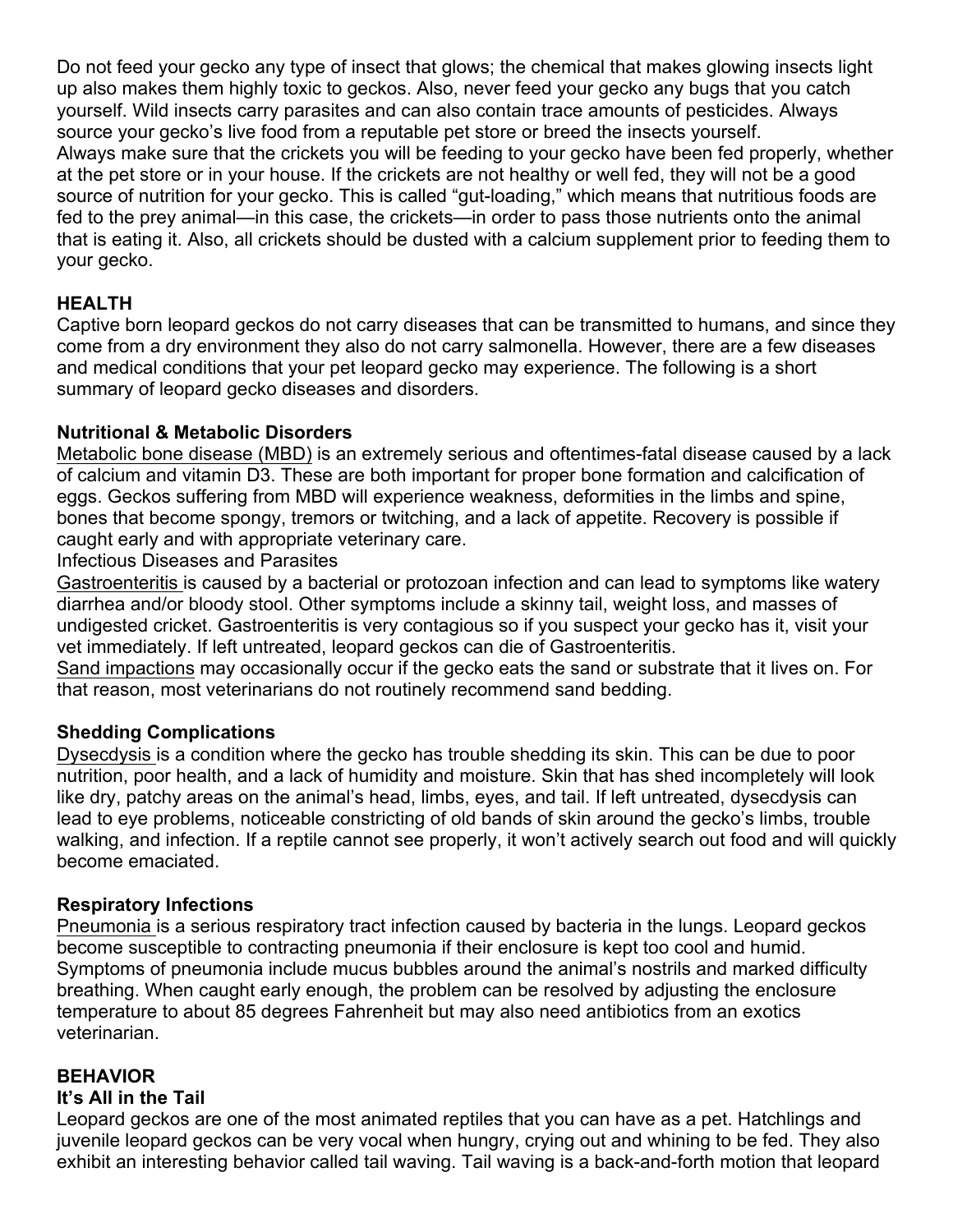geckos exhibit when they feel threatened. If you ever see your leopard gecko waving its tail at another gecko, separate them immediately.

Another fascinating behavior is tail rattling (not to be confused with tail waving). Very similar to a rattlesnake rattling its tail, leopard geckos will rattle their tails when they get excited. This can often be seen when they're hunting for food or mating.

Like many lizard species, leopard geckos have the ability to detach and drop their tails when threatened. The dropped tail continues to twitch, distracting the predator as the lizard makes a hasty departure from the scene. The tail does grow back, or regenerates, but it never looks the same as the original tail. In the absence of natural predators, some of the reasons a gecko might drop its tail includes illness, stress from living environment or from aggressive tank mates, and rough handling by owners.

Leopard geckos store fat in their tails and will return to where they dropped their tail after the threat has passed to eat the tail and regain the lost fat supply. In some groups, lizards will bite at another lizard's tail to force them to release it and then eat the dropped tail. If you see your lizards behaving aggressively toward each other, you will need to separate them to prevent this from happening.

#### **HABITAT SETUP**

Leopard geckos are low-maintenance but they do have unique housing requirements. Once you've set up your leopard gecko habitat properly, it's pretty easy to maintain.

A proper terrarium is the very first piece of equipment you'll want to buy. Leopard geckos like long, shallow, glass enclosures with wire mesh tops that allows ventilation and light to pass through. Wire enclosures are not acceptable and can cause your gecko to become injured. The minimum size terrarium you'll want for a single leopard gecko is 10-gallons. For a pair you'll need a 15-gallon tank, and for three or four geckos you will need a 20-gallon tank at the very minimum.

Every gecko enclosure needs to have three areas: a basking area, a hiding area, and places for activity. When adding decorations and furnishing to a gecko terrarium, try to use things that fit the gecko's natural environment. Rocks, logs, and artificial plants should be used to create natural living spaces and encourage the gecko to climb, play, and hide. Have at least two hiding areas per gecko and use a nice smooth rock as a basking surface. The more geckos you have, the more basking surfaces you will need. Don't furnish your gecko's home with sharp or abrasive rocks; the gecko could hurt itself when rubbing against them to shed its skin. Also make sure you never use resinous woods like cedar or pine, as they are toxic to leopard geckos. Finally, don't forget a nice flat, shallow bowl for drinking water.

# **Lighting**

Your lighting setup needs to mimic the natural light cycle your gecko is used to—or would experience under natural conditions. Because leopard geckos are active at night (notice their vertical pupils), they do not need to bask under a special UVB light. Bright lights can, in fact, stress your gecko out. Proper lighting can be achieved with black heat lamps as well as red lamps placed outside of the enclosure. There should be 14 hours of light during summer days followed by 10 hours of darkness. When winter rolls around, gradually adjust the periods of light and darkness to 12 hours of each. Automatic timers are a necessity to achieve and maintain the correct photoperiods. For viewing, a simple low-wattage light can be placed overhead on the screen-cage top and left on 12 hours a day.